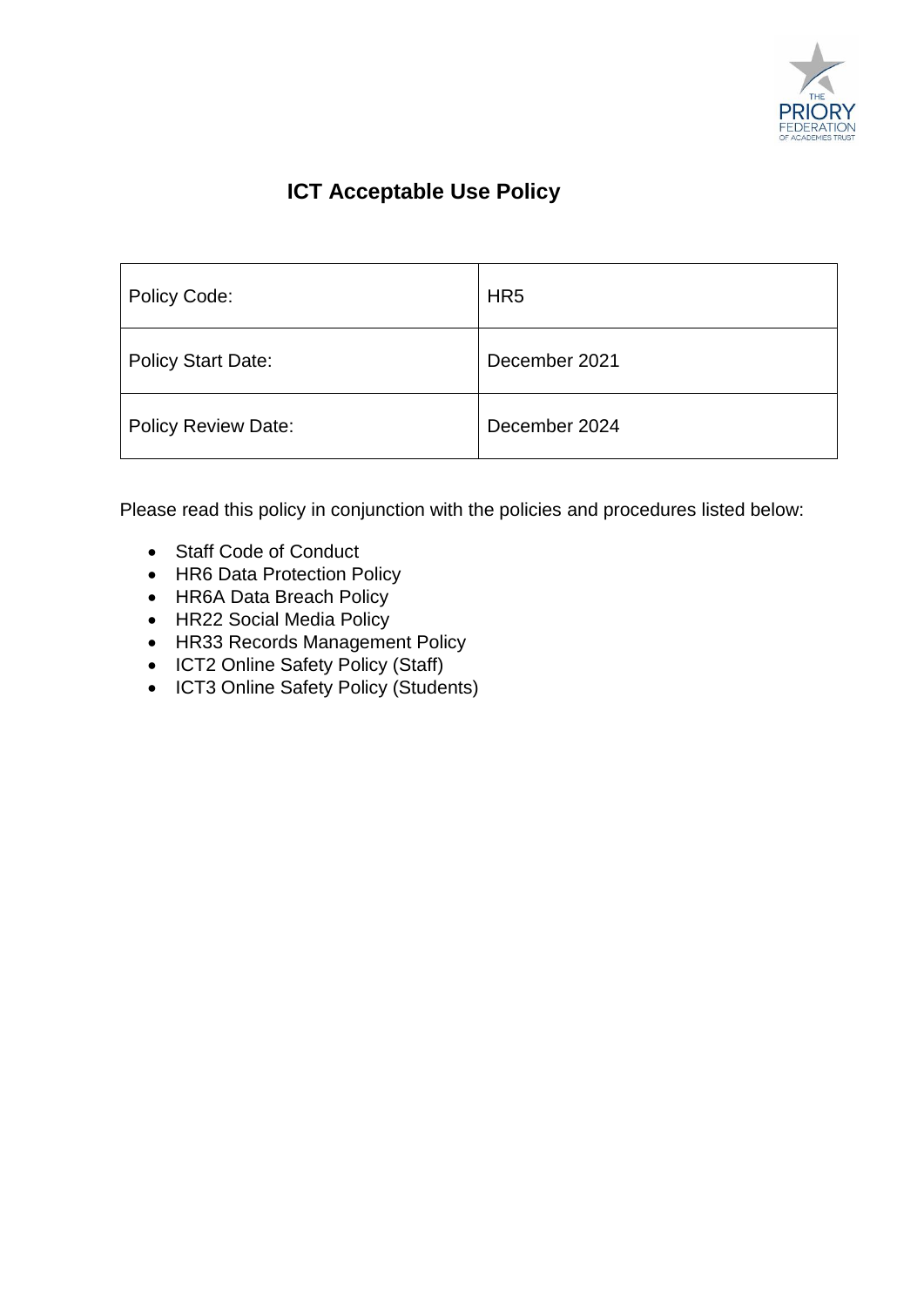# **1. Policy Statement**

- 1.1 The Priory Federation of Academies Trust's ICT resources are provided to facilitate a person's work as a student or employee within the Trust. The Trust seeks to provide a professional working environment for its students and staff. The Trust values its ICT systems as important business and educational assets. Priory Microsoft accounts are only issued for students who are on roll or staff with a current employment contract.
- 1.2 References to the Trust or Academy within this policy specifically include all primary, secondary and special academies within the Trust, as well as the Early Years setting at the Priory Witham Academy, Priory Apprenticeships and Lincolnshire SCITT.
- 1.3 This policy does not form part of any employee's contract of employment and it may be amended at any time.

#### **2. Roles, Responsibilities and Implementation**

- 2.1 The Pay, Performance and HR Committee has overall responsibility for the effective operation of this policy and for ensuring compliance with the relevant statutory framework. The Pay, Performance and HR Committee delegates dayto-day responsibility for operating the policy and ensuring its implementation, review and maintenance to the Director of HR and the Strategic IT Coordinator.
- 2.2 Regular reviews and reports on the implementation and compliance with agreed policies and procedures will be undertaken by the IT Management committee
- 2.3 Leaders and managers have a specific responsibility to ensure the fair application of this policy. All members of staff are responsible for supporting colleagues in ensuring its success.
- 2.4 All users (students and staff) whatever technology used, wherever and whenever connected to the network have a personal responsibility to ensure that they and others, who may be responsible to them, are aware of and comply with this policy and its guidelines. This includes users directly connected or those connecting to the network remotely.
- 2.5 All users are expected to be aware of UK-GDPR and the Data Protection Act 2018, which is fully adopted by the Trust
- 2.6 The Trust will investigate all incidents involving the potential breach of this policy. Overall responsibility for investigation is with the Chief Executive, who will notify the appropriate managers. Incidents which are found to contravene this policy will be subject to disciplinary procedures.

#### **3. Aims**

3.1 The objectives of this policy are to ensure as far as reasonably possible: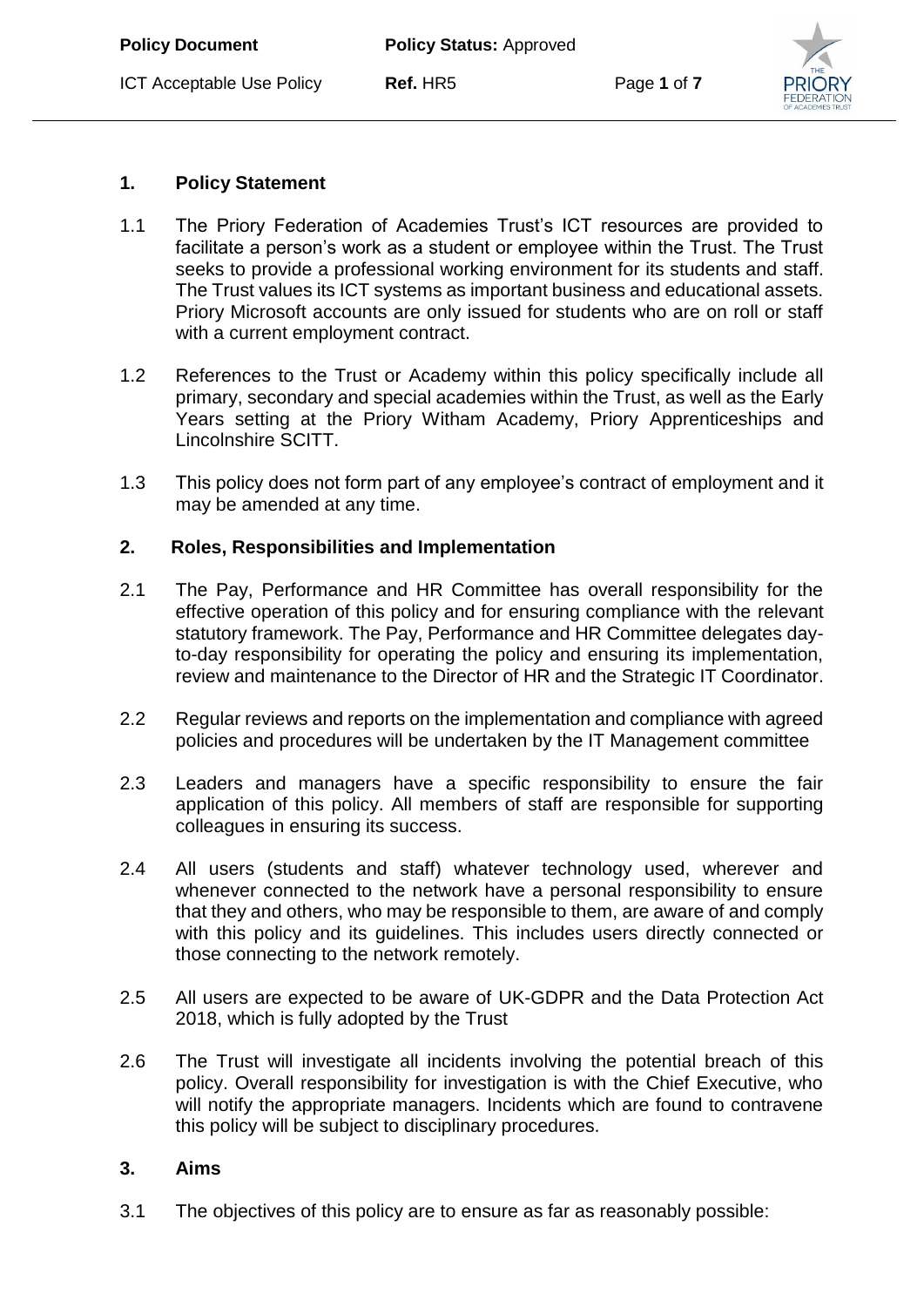- The Priory Federation ICT systems including email and the internet ensure practices are as safe, secure and as effective as possible
- The Trust is protected from damage or liability resulting from the use of its facilities for purposes contrary to the law of the land or any agreement under which the Trust or its systems operate.
- User accounts for any Trust IT system are provided to currently employed staff or enrolled students.

# **4 Purpose of Use and Authorisation of Use**

- 4.1 The Trusts ICT systems and equipment are for work related purposes. Inappropriate use could result in access being withdrawn and an investigation to determine whether disciplinary action should follow from such use.
- 4.2 Access to all systems and services is controlled by a central network computing account and password. Initial default passwords issued to any user should be changed immediately following notification of account set up. Passwords must be unique and sufficiently complex to avoid other users guessing them.
- 4.3 Passwords must not be divulged, nor unauthorised access to accounts be permitted, to any other person. Unauthorised access to another staff/student member's account may subject both parties to the disciplinary process. For details of the Trust's formal authorisation procedure, see Section 6. All staff users will be required to change system passwords every 120 days and students once every 12 months. A system initiated change will be enforced within these time frames.
- 4.4 Designated ICT staff are permitted system access at appropriate times to carry out routine and/or essential maintenance.
- 4.5 The academies need to collect and use certain types of information about individuals or users. This personal information will be collected and dealt with appropriately whether stored on paper, a computer database or recorded on other media. All users are expected to ensure this complies with the UK-(GDPR) and the Data Protection Act 2018.
- 4.6 The policies set out in this document apply to all staff members and students within the Priory Federation network. All users must correctly identify themselves at all times. A user must not pretend to be someone else, withhold their identity or tamper with audit trails.

# **5. BYOD (Bring your own devices) and Remote Access**

5.1 Personal equipment may be connected to the network via WIFI and USB ports may be used for additional storage. However, USB sticks must not be used to store personal or special category data from the network, except where permission has been given to individuals by the Academy's Data Protection Lead or the Trust's Data Protection Officer.

Users must ensure any personal devices are safe for use (e.g. not electrically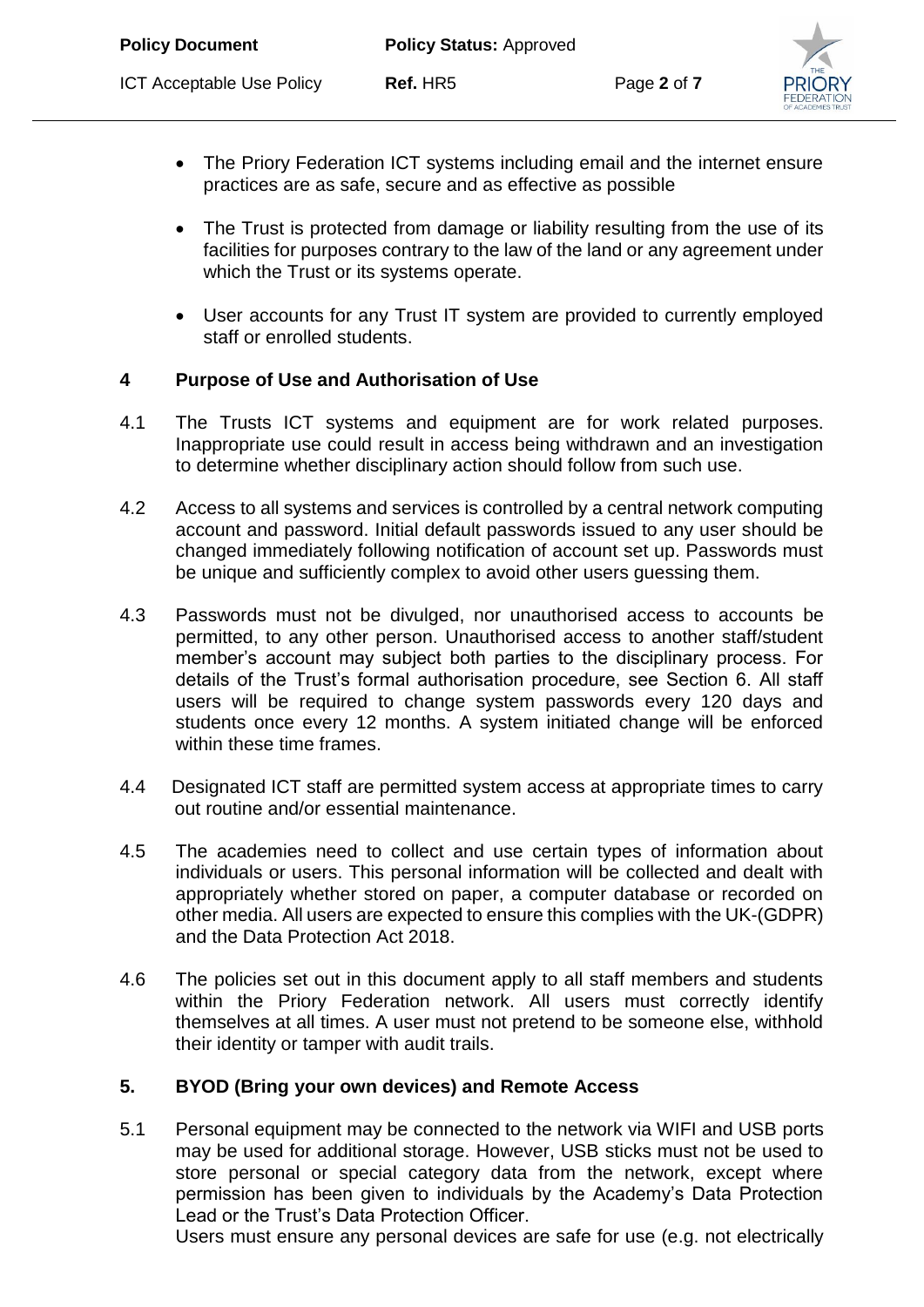

dangerous, containing malware). The Trust IT system has 'on access scanning' as a security measure to protect against malware on USB storage systems.

- 5.2 By connecting your personal device to our network you are accepting responsibility for any interference or damage caused by your device. By connecting your mobile device to your Trust email account you are aware that the device can be wiped remotely by academy systems in the event of security breach or theft of the device. Once connected to the email system your device may have additional security policies deployed to it (e.g. unlock PIN and attachment controls).
- 5.3 If you use a personal device in work (e.g. Phone, tablet or camera) ensure that photos, email attachments or other documents with personal identifiers (personal data and/or special category data) on them are not stored on the device.
- 5.4 If photographs of staff and/or students are taken as part of work then an Academy device must be used. Photographs should only be stored on the device and not transferred onto personal devices or personal storage systems.
- 5.5 Staff and student users are permitted to use the Trust system remotely but must take additional measures to protect their accounts and data – such as avoiding using shared desktop sessions with other home users, using multifactor authentication and locking screens when devices are not in use.
- 5.6 Staff and students connecting to school systems from home must take responsibility for their own devices including regularly installing system updates and having antivirus protection in place (especially on Windows machines).
- 5.7 Staff are not to store personal identification data or any confidential information related to staff and students on their home devices.
- 5.8 Cloud storage and data loss protection staff should ensure that information is either stored in their user area or Onedrive. Care should be taken when sharing links to Onedrive files or attachments – especially when sharing externally or to mailing groups

#### **6 Security and Privacy**

- 6.1 The ICT systems, infrastructure and their contents are the property of the Trust and are provided to assist the performance of your work. Users should, therefore, have no expectation of privacy in any electronic communication sent or received, whether it is of a business or personal nature.
- 6.2 The Trust reserves the right to monitor and occasionally intercept network traffic on all aspects of its telephone and computer systems, whether stored or in transit, under its rights in the Regulation of Investigatory Powers Act (2000). In addition, the Trust wishes to make you aware that Closed Circuit Television (CCTV) is in operation for the protection of employees and students.
- 6.3 Regular sweeps will be made of the ICT systems, including internet activity logs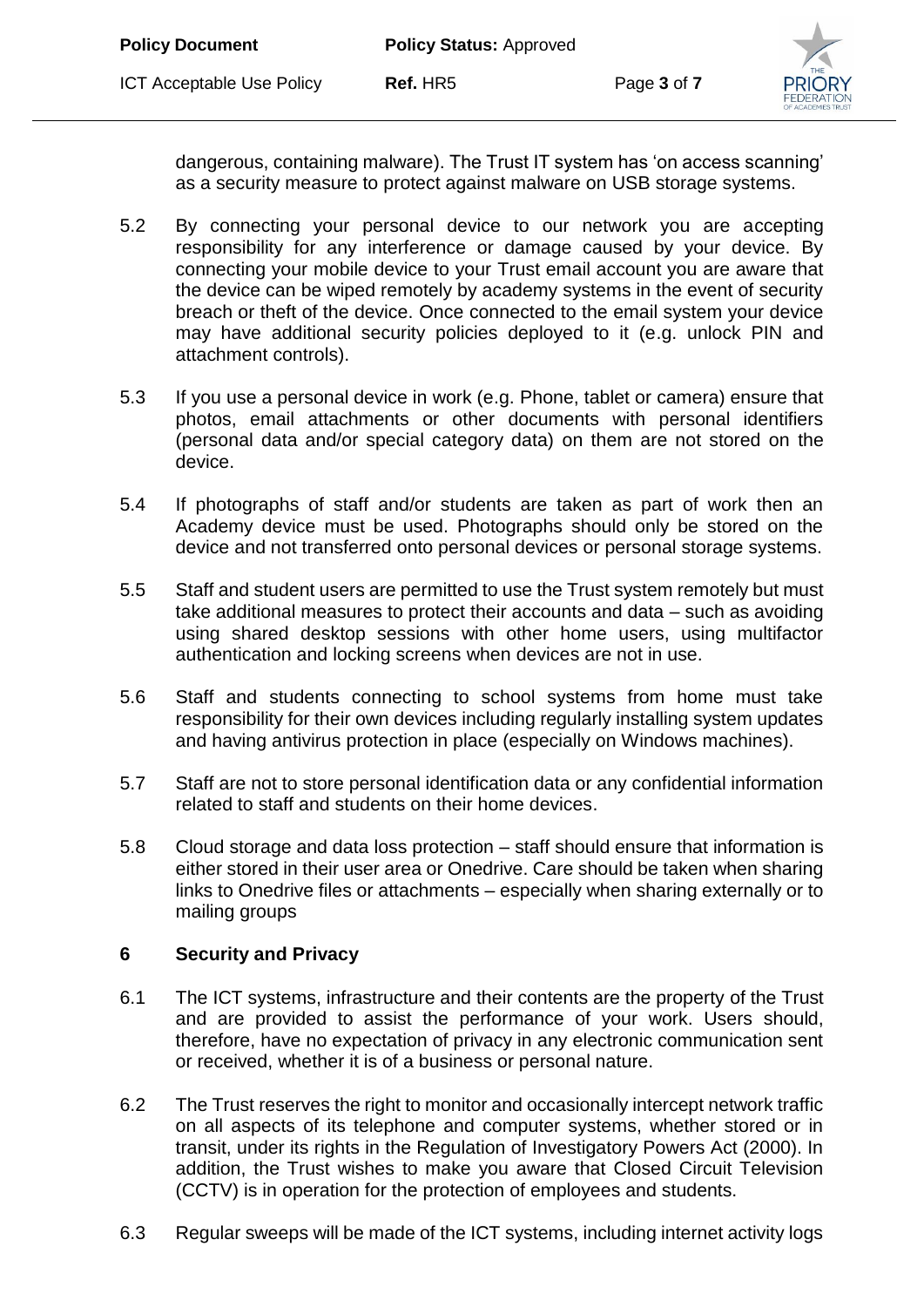

to check for inappropriate files or domain names. Where such files are located, further action as is necessary will be taken to ascertain the contents and if necessary to remove them.

Reasons for monitoring include:

- Operational effectiveness.
- To prevent a breach of the law, this policy or another Trust policy.
- Investigate a reasonable suspicion of breach of the law, this policy or another Trust policy.
- 6.4 Users should be aware that second and third line ICT service staff with the appropriate privilege and when occasionally required to do so, will access all files stored on a computer or personal network folder. These staff will take all reasonable steps to maintain the privacy of users.
- 6.5 Proxy access to staff files including emails will only be given when authorisation is obtained from the Chief Executive or other members of the Senior Leadership Team. Such action will normally only be granted in the following circumstances:
	- A suspected breach of the law or serious breach of this or another Trust policy
	- At the lawful request of a law enforcement agency e.g. the police or security services
- 6.6 All new Software on the Federation Network must be tested by IT Support prior to purchasing - this is to ensure compatibility with hardware and software systems, ensure that the appropriate licensing for the software is in place and that it is GDPR compliant. This includes web based software.
- 6.7 All managed application software will be security checked and updated once a year (if updates are available). If no updates are available for 3 years the software will marked as a security risk and normally be retired from our systems.

# **7 Definitions of Unacceptable Use**

- Creation or transmission, or causing the transmission, of any offensive, obscene or indecent images, data or other material, or any data capable of being resolved into obscene or indecent images or material.
- Creation or transmission of material with the intent to cause annoyance, inconvenience or needless anxiety.
- Creation or transmission or material with the intent to defraud.
- Creation or transmission of defamatory material.
- Creation or transmission of material such that this infringes the copyright or another person.
- Creation or transmission of unsolicited bulk or marketing material to users or networked facilities or services, save where that material is embedded within, or is otherwise part of, a service to which the user or their User Organisation has chosen to subscribe
- Deliberate unauthorised access to networked facilities or services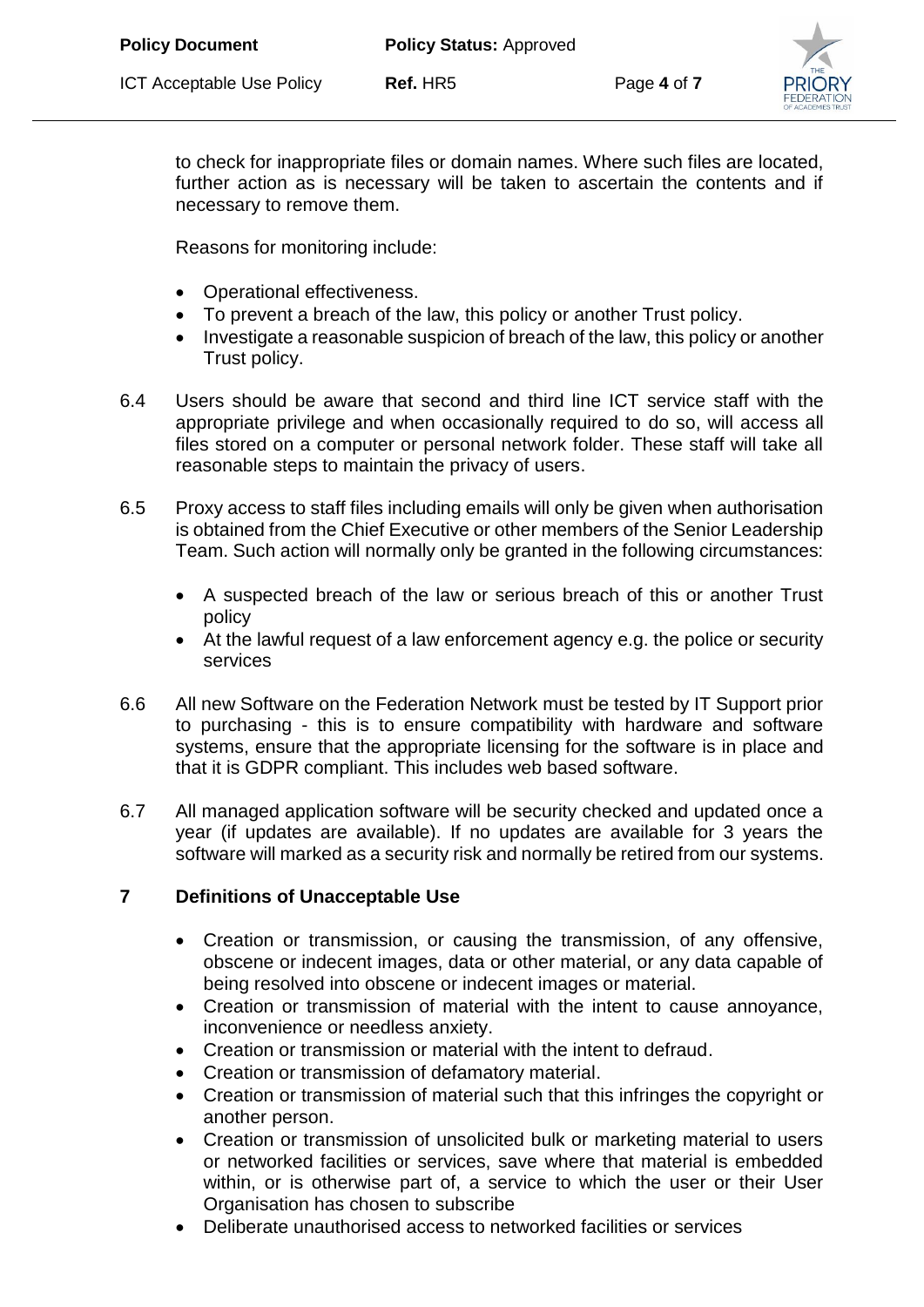- Deliberate activities having, with reasonable likelihood, any of the following characteristics:
	- o Wasting staff effort or time unnecessarily on IT management.
	- o Corrupting or destroying other users' data.
	- o Violating the privacy of other users.
	- o Disrupting the work of other users.
	- o Denying service to other users (for example, by deliberate or reckless overloading of access links or switching equipment).
	- o Continuing to use an item of networking software or hardware after a request that use should cease because it is causing disruption to the correct functioning of the network.
	- o Other misuse of network resources, such as the introduction of 'viruses' or other harmful software
- Deliberate access, promotion or distribution of harmful, unlawful or extremist internet content
- Sharing confidential or personal data with non-authorised people or storing data in an insecure way.
- Using personal devices to store images or other personal data.

# **8 Breaches of this Policy**

- 8.1 Staff or students who break the Acceptable Use Policy by involvement in any of the misuses which have been mentioned above or any activities which can be reasonably considered as similar to those outlined will be subject to the misconduct procedures. In certain circumstances, the misuse by staff will be considered by the Trust as gross misconduct.
- 8.2 The Trust reserves the right to use the content of any employee/students electronic communication in any disciplinary process.
- 8.3 The Trust has a legal duty to safeguard and promote the welfare of children, young people and vulnerable adults. The Federation takes its safeguarding duties and responsibilities very seriously and we consider it to be a high priority. Therefore any material or images that amount, or appear to amount to, child abuse images, or give rise to a safeguarding children or vulnerable adults concern will be reported to the police as possession of such images or material is an offence under the Criminal Justice Act 1988 s 160.
- 8.4 ICT services would suspend computer and network privileges of a user pending an investigation.
- 8.5 Reasons for suspending individual privileges:
	- To protect the integrity, security or functionality of the Trust and/or its resources or to protect the Trust from liability and/or damage its reputation
	- Secure evidence of inappropriate activity
	- To protect the safety or well-being of members of The Priory Federation of Academies Trust
	- Upon receipt of a legally served directive of appropriate law enforcement agencies or others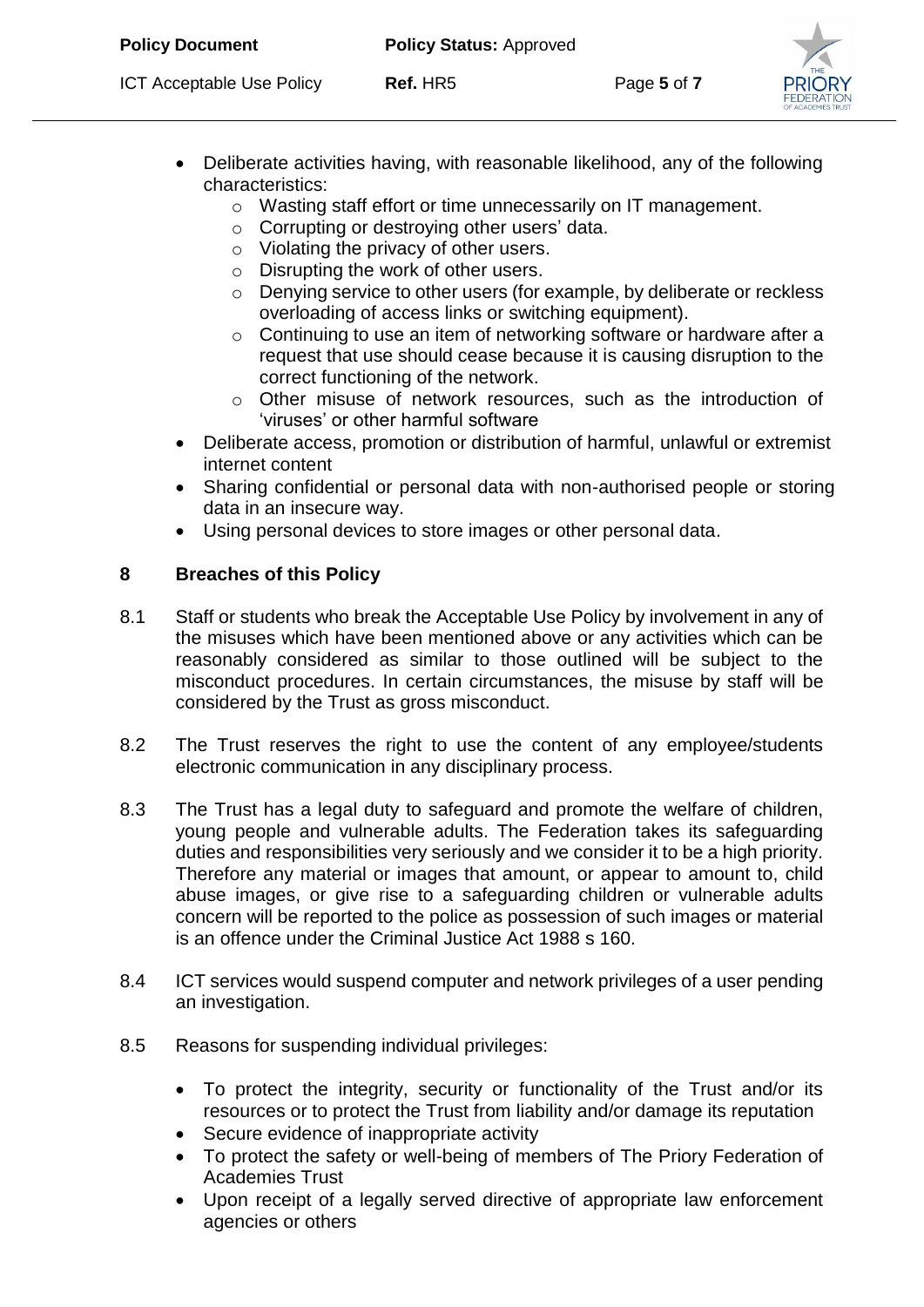

Access will be promptly restored when the protections are assured, unless access is suspended as a result of investigation or formal disciplinary action.

# **9 Policy Change**

9.1 This policy may only be amended or withdrawn by the Priory Federation of Academies Trust.